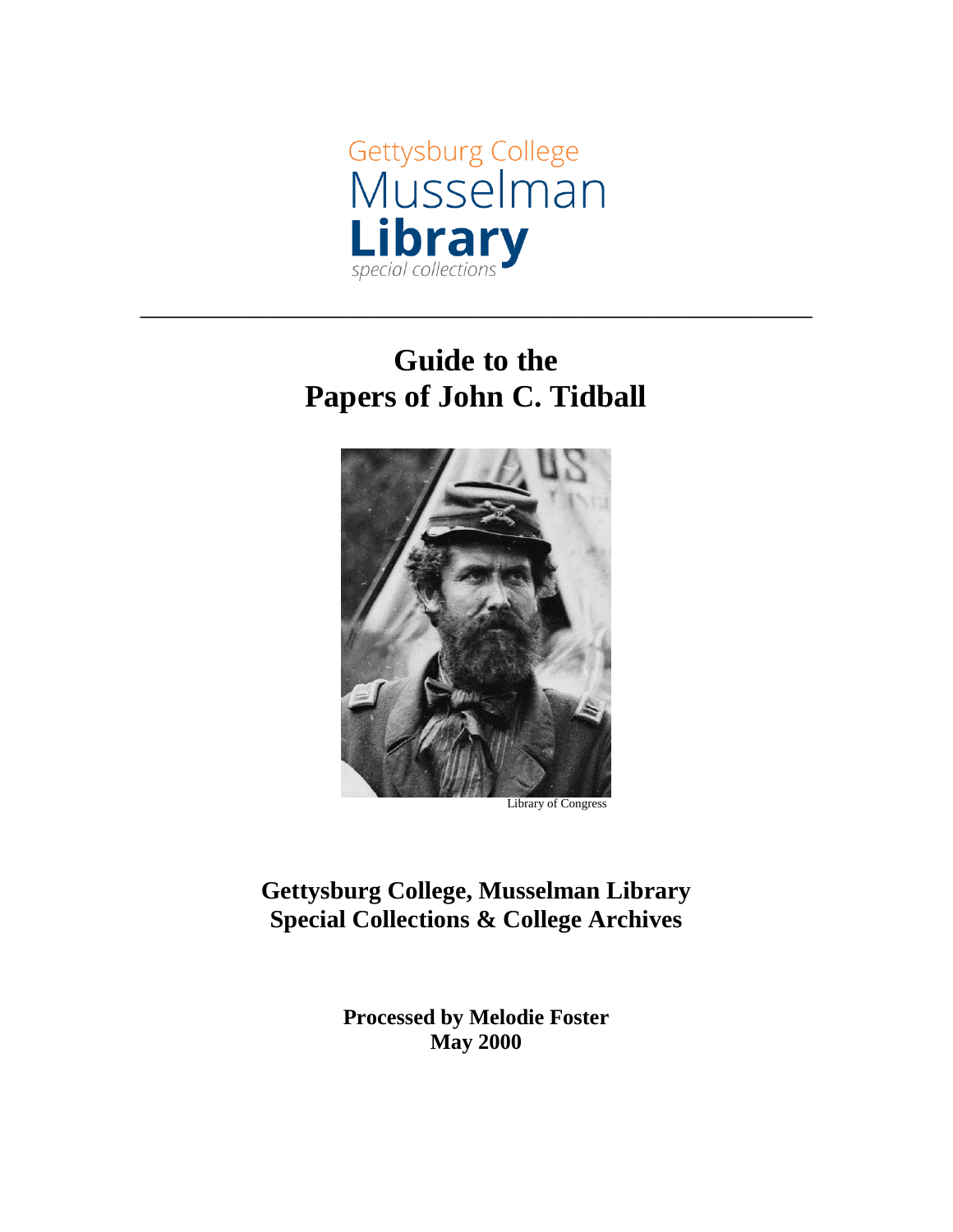## **MS-021: The Papers of John C. Tidball**

(1 box, .27 cubic feet)

Inclusive Dates: 1861-1905 Bulk Dates: 1861-1865

*Processed by: Melodie Foster May 2000*

#### **Biography:**

John Caldwell Tidball was born to a strict Presbyterian farm family near Wheeling, West Virginia in 1825. He attended West Point from July 1, 1844 to July 1, 1848, when he graduated eleventh in his class. Second Lieutenant Tidball of the 2nd U.S. Artillery, after a period in Savannah, served in the Seminole Wars in Florida from 1849-1850. He spent three years in South Carolina before being assigned to frontier duty at Fort Defiance, New Mexico, where he was promoted to First Lieutenant. Tidball served on Coast Survey from September 6, 1854-September 20, 1859. He was garrisoned at the Artillery School for Practice at Fort Monroe, Virginia, until 1860. During this period he was part of the expedition sent to suppress John Brown's raid at Harper's Ferry.

When the Civil War began, Tidball was stationed with Battery A of the 2nd U.S. Artillery at Fort Pickens near Pensacola, Florida. He was offered a captain's post in both his own battery and the  $12<sup>th</sup>$  U.S. Infantry, but he declined the latter. He was brevetted Major after the battle of Gaines' Mill, and took command of the 2nd Artillery Brigade for Cavalry Corps (known as the Horse Artillery) of the Army of the Potomac as Lieutenant Colonel after the battle of Antietam (September 17, 1862). Tidball was promoted to Colonel of the 4th New York Heavy Artillery on August 28, 1863, and became Brigadier General and Artillery Chief of the 9th Army Corps the following August. During the Civil War, Tidball was brevetted a total of six times for gallant and meritorious service on the field.

After he was mustered out of volunteer service on September 30, 1865, General Tidball resumed his position of Captain in the 2nd U.S. Artillery. He served in the west, where he was promoted to Major in 1867, and in Alaska, where he was in command of the District of Alaska and wrote the *Manual for Heavy Artillery* which later became a standard text at Artillery School at Fort Monroe. He was the Superintendent of Artillery Instruction at that institution from 1874-1881, when he became General Sherman's aide-de-camp. Tidball accompanied Sherman on his 1883 expedition across the western United States and Canada. In 1884 he returned to Virginia where he occupied the post of Commander of the Artillery School until his retirement in 1889.

Tidball married twice during his life. His first wife was Mary Davis, daughter of Captain Davis of the U.S. Army and his second was Mary Langdon Dana, daughter of General N.J.T. Dana of the U.S. Army. When he died on May 15, 1906 at the age of 81, Tidball was survived by his four children, Mabel Tidball and Mrs. Robert S. Potter of